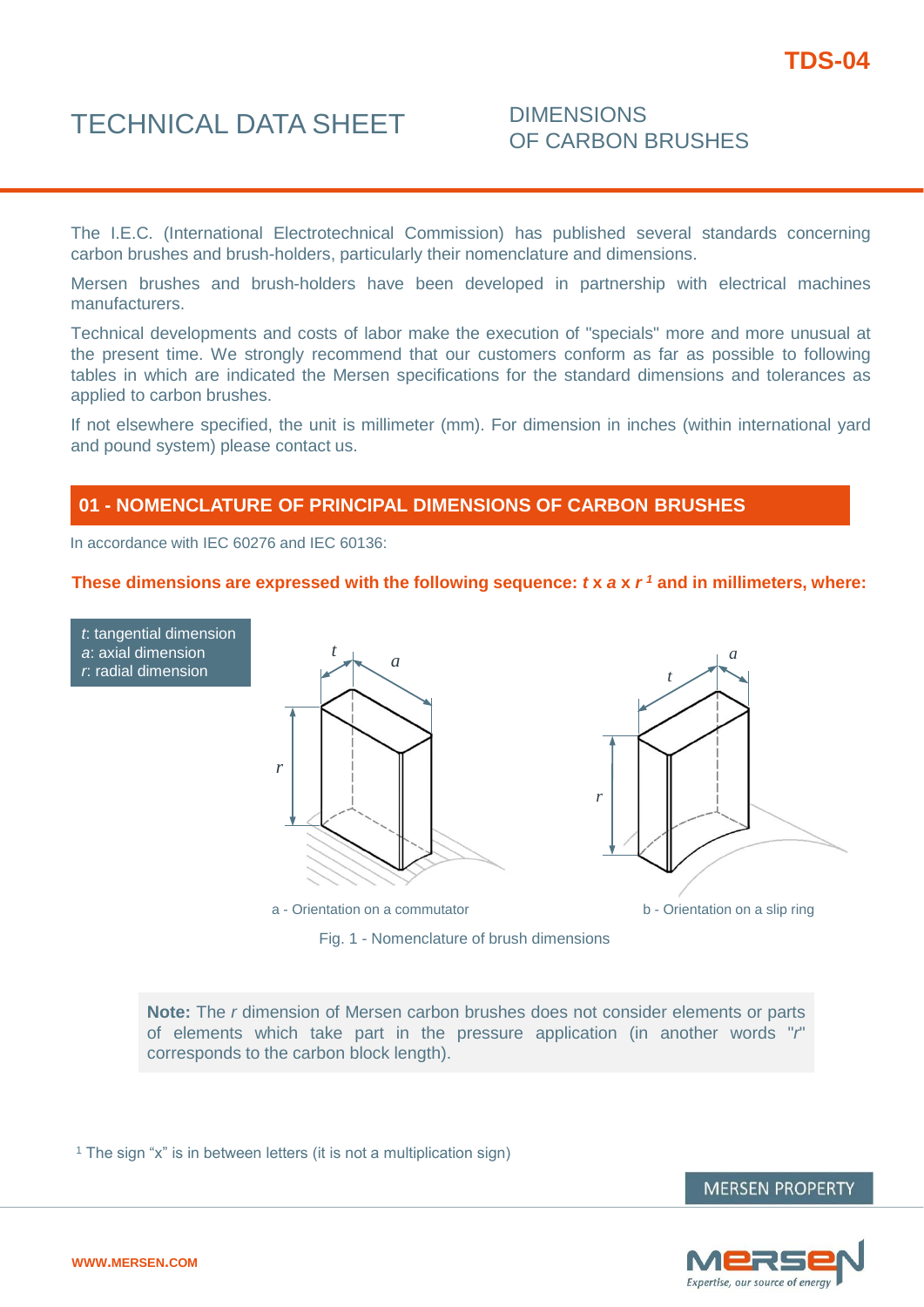#### **02 - SERIES OF STANDARD DIMENSIONS** *t* **AND** *a*

According to IEC 60136 we currently use following standard dimensions:

| t or a | $1,6$ - 2 - 2,5 - 3,2 - 4 - 5 - 6,3 - 8 - 10 - 12,5 - 16 - 20 - 25 - 32 - 40 - 50 - 64 - 80 |
|--------|---------------------------------------------------------------------------------------------|
|        | Table 1 - Standard dimensions for t and a                                                   |
|        | Note:<br>The norm also specifies recommended combinations of t, a and r.                    |

For several reasons, in particular for brush material grain orientation, the use of **square brushes** (where *t*=*a*) is **strongly discouraged**. However if such combination is used Mersen recommends the use of a brush fitted with a non-reversing chamfer and a suitable brush-holder.





Fig. 2 - Brush with non-reversing chamfer

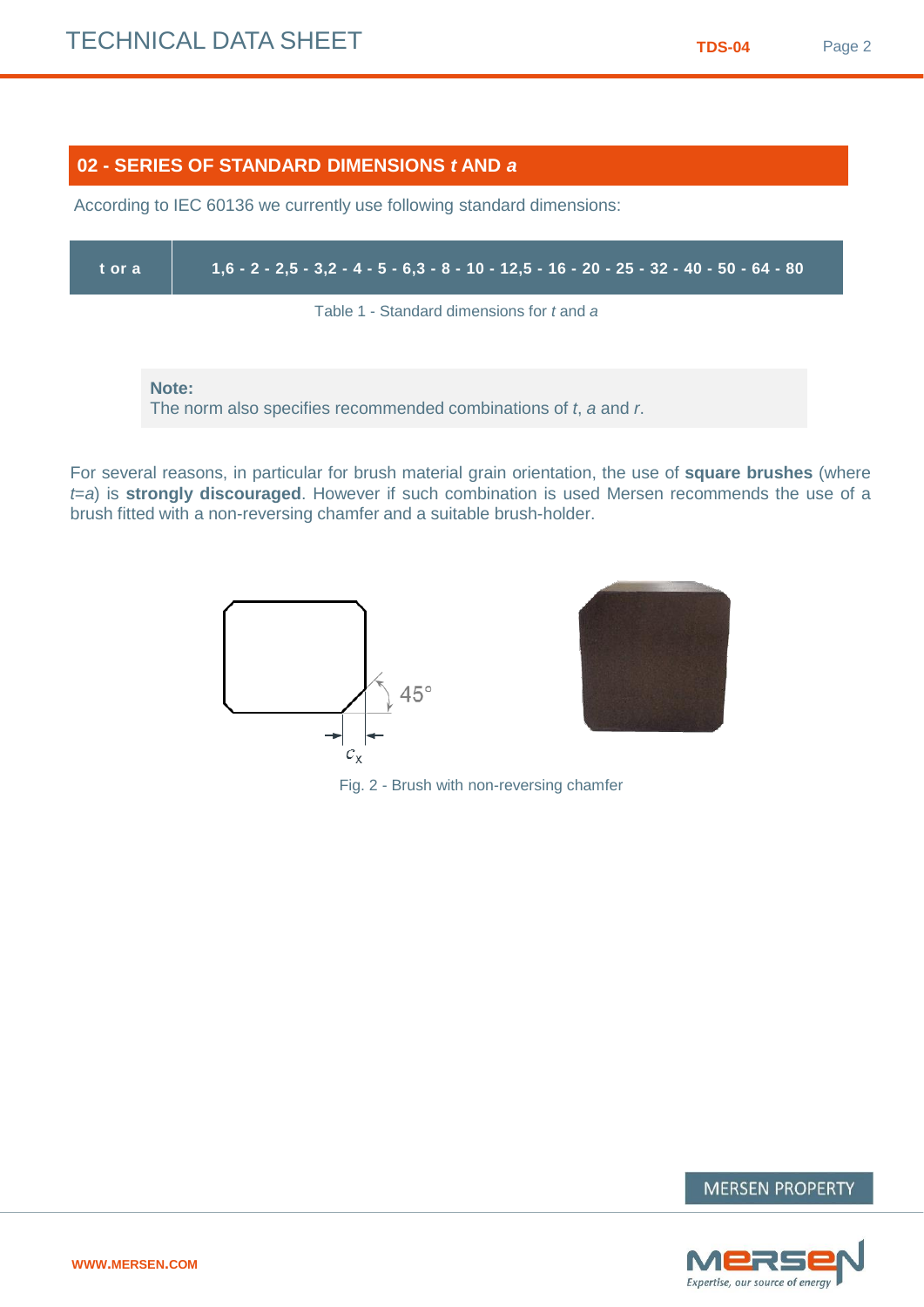#### **03 - TOLERANCES ON** *t***,** *a* **AND** *r* **DIMENSIONS (in mm, according to IEC 60136)**

The brush shall be guided along a sufficient height with a suitable clearance to avoid either sticking or rocking. The tolerances of brush-holder boxes shall be in accordance with the standard E10 of *ISO286-2*. The IEC 60136 specifies clearances between the brush and the brush-holder according to their nominal dimensions, and the corresponding tolerances on *t* and *a*.

Mersen applies these tolerances and clearances between the brush and the brush-holder (reported in table 2). Brushes machined within tolerances of table 2 are fitted with acceptable clearances in brushholders manufactured to old standards (NF, DIN…).

#### **Standard brushes**

The table 2 below shows specifications on *t* and *a* for monobloc and split brushes <sup>2</sup> (brush assembly with 2 or more wafers - see *TDS-01*) manufactured in metric system, clearance with the brush-holder cage (when in accordance with E10) and tolerances on *r*.

| <b>Nominal</b>               |         |                    | Tolerances on t and a |                            | Clearance on t or a<br>between brush and | <b>Tolerances</b><br>on r |           |  |
|------------------------------|---------|--------------------|-----------------------|----------------------------|------------------------------------------|---------------------------|-----------|--|
| values of<br>$t$ , a and $r$ |         | Monobloc brushes   |                       | Split brushes <sup>2</sup> | brush-holder<br>(monobloc brushes)       |                           |           |  |
|                              | Minimum | Maximum            | <b>Minimum</b>        | Maximum                    | Minimum                                  | Maximum                   |           |  |
| 1.6                          |         |                    |                       |                            |                                          |                           |           |  |
| $\overline{2}$               |         |                    |                       |                            | 0.044                                    | 0.144                     |           |  |
| 2.5                          | $-0.03$ | $-0.09$            |                       |                            |                                          |                           | $\pm 0.3$ |  |
| 3.2                          |         |                    |                       |                            | 0.050                                    | 0.158                     |           |  |
| $\overline{4}$               |         |                    |                       |                            | 0.050                                    | 0.178                     |           |  |
| $5\phantom{1}$               |         |                    |                       |                            |                                          |                           | ±0.3      |  |
| 6.3                          | $-0.03$ | $-0.11$            | $-0.03$               | $-0.13$                    |                                          |                           |           |  |
| 8                            |         |                    |                       |                            | 0.055                                    | 0.193                     |           |  |
| 10<br>12.5                   |         |                    |                       |                            |                                          |                           |           |  |
| 16                           |         |                    |                       |                            | 0.072                                    | 0.232                     |           |  |
| 20                           | $-0.04$ | $-0.13$            | $-0.04$               | $-0.15$                    |                                          |                           | $\pm 0.5$ |  |
| 25                           |         |                    |                       |                            | 0.080                                    | 0.254                     |           |  |
| 32                           |         |                    |                       |                            |                                          |                           |           |  |
| 40                           |         |                    |                       |                            | 0.100<br>0.300                           |                           |           |  |
| 50                           | $-0.05$ | $-0.15$<br>$-0.05$ |                       | $-0.17$                    |                                          |                           | ±0.8      |  |
| 64                           |         |                    |                       |                            | 0.110                                    | 0.330                     |           |  |
| 80                           |         |                    |                       |                            |                                          |                           |           |  |
| 100                          |         |                    |                       |                            |                                          |                           | ±1        |  |
| 125                          |         |                    |                       |                            |                                          |                           |           |  |

Table 2 - Tolerances and clearances on brushes and brush-holders

 $2$  The maximum value of the tolerance is increased by 0.02 mm to allow the wafers to slide along each other

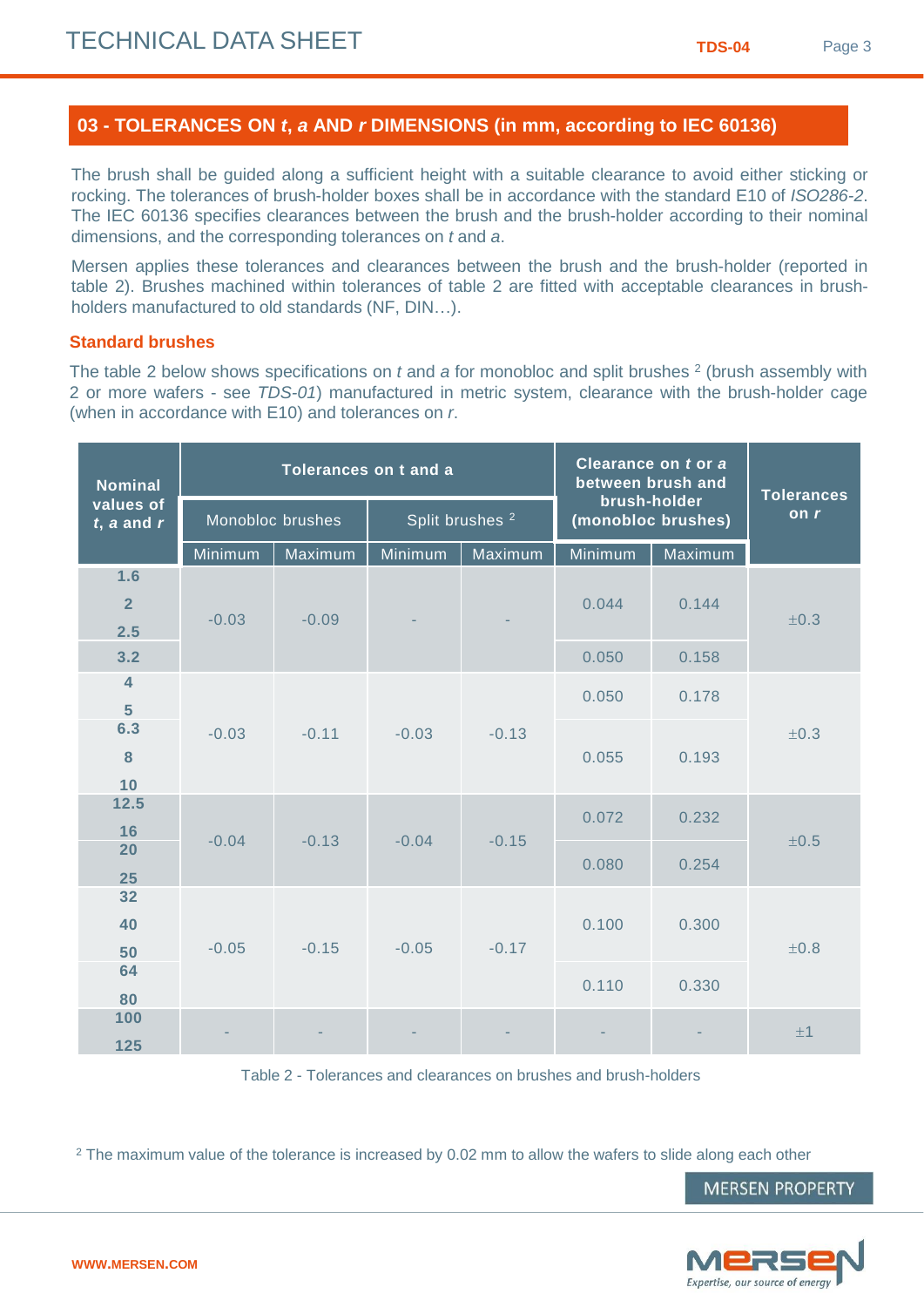#### **Metal-graphite brushes**

These brushes sometimes work under difficult conditions (machines without filters, closed motors, high temperature, etc.) which might harm their ability to slide in the brush-holders. The IEC 60136 standard, in these particular cases, recommends a clearance increase, while keeping the nominal values.

Table 3 presents tolerances and clearances generally applied by Mersen for metal-graphite brushes, based on the recommendations of our experts.

|                                                    | Tolerances on t and a |         | Clearance on t or a                         |          |  |  |
|----------------------------------------------------|-----------------------|---------|---------------------------------------------|----------|--|--|
| <b>Nominal values</b><br>of $t$ and $\overline{a}$ | Monobloc brushes      |         | between brush and<br>brush-holder (monobloc | brushes) |  |  |
|                                                    | Minimum               | Maximum | Minimum                                     | Maximum  |  |  |
| 1.6                                                |                       |         |                                             |          |  |  |
| $\overline{2}$                                     | $-0.06$               | $-0.12$ | 0.074                                       | 0.174    |  |  |
| 2.5                                                |                       |         |                                             |          |  |  |
| 3.2                                                |                       |         |                                             |          |  |  |
| $\overline{\mathbf{4}}$                            | $-0.07$               | $-0.15$ | 0.090                                       | 0.218    |  |  |
| 5                                                  |                       |         |                                             |          |  |  |
| 6.3                                                |                       |         |                                             |          |  |  |
| 8                                                  | $-0.08$               | $-0.17$ | 0.105                                       | 0.253    |  |  |
| 10                                                 |                       |         |                                             |          |  |  |
| 12.5                                               | $-0.15$               | $-0.26$ | 0.182                                       | 0.362    |  |  |
| 16                                                 |                       |         |                                             |          |  |  |
| 20                                                 | $-0.16$               | $-0.29$ | 0.200                                       | 0.414    |  |  |
| 25                                                 |                       |         |                                             |          |  |  |
| 32                                                 | $-0.17$               | $-0.33$ | 0.220                                       | 0.480    |  |  |
| 40                                                 |                       |         |                                             |          |  |  |
| 50                                                 | $-0.18$               | $-0.34$ | 0.230                                       | 0.490    |  |  |
| 64                                                 | $-0.19$               | $-0.38$ | 0.250                                       | 0.560    |  |  |
| 80                                                 | $-0.20$               | $-0.39$ | 0.260                                       | 0.570    |  |  |

Table 3 - Tolerances on brushes and brush-holders when using a metal-graphite grade

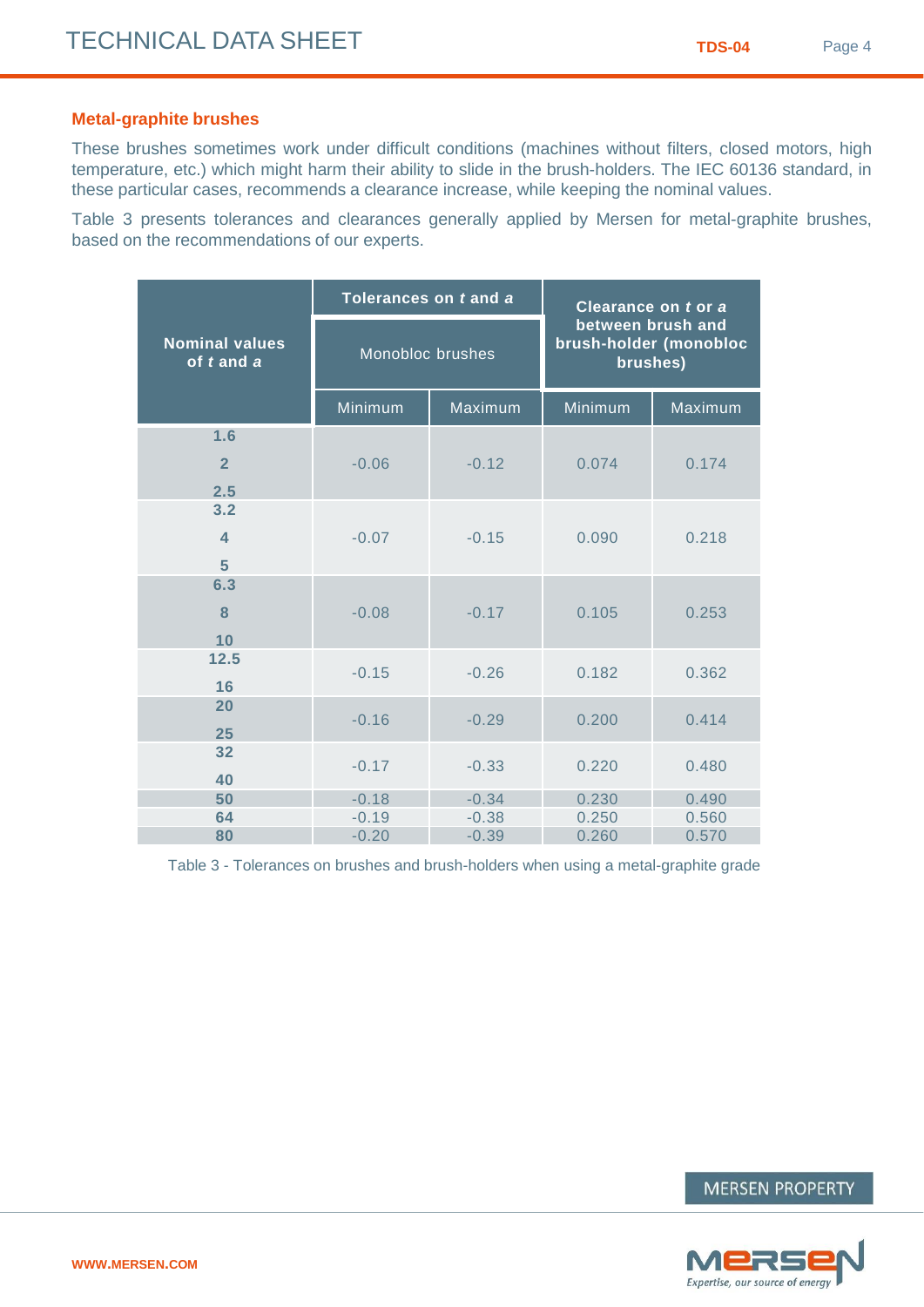**WWW.MERSEN.COM**

#### **04 - MARKING OF CARBON BRUSHES**

When specifying dimensions of a brush block, the unit of measurement imperial and metric units may be easily confused, particularly when the measurement tool is not accurate.

For example "around 12.5" could be interpreted as being 12.5 mm as a nominal or could correspond to 12.7 mm, that is to say  $\frac{1}{2}$  in.

To avoid any confusion between these systems, and in accordance with *IEC 60136*, brushes shall be marked with the following corresponding symbol:

- **for dimensions in metric system** (millimeters): **square**  $\Box$
- **for dimensions in imperial system** (inches): **triangle**  $\Delta$

In addition it is recommended to engrave additional markings as per below, when possible at the same location as the unit symbol:

- a mark corresponding to the brush reference, for instance the grade of the block or the brush drawing
- a traceability reference (genetic code, manufacturing date, etc…)
- a logotype to identify Mersen: Mersen logotype, or  $\left( \begin{matrix} 1 \\ 1 \end{matrix} \right)$  (letter C + Lorraine cross), representing the Carbone Lorraine brand, Carbone Lorraine being Mersen's previous name

Opposite figure 3 is an example of a brush with such marking.

#### **05 - CHAMFERS ON CARBON BRUSHES**

Brushes are generally machined with chamfers at each edge to avoid chipping during handling and running. The chamfer dimension *c* and tolerances are reported in table 4.

| <b>Nominal values</b> | Chamfer dimension c |                   |                   |  |  |  |  |
|-----------------------|---------------------|-------------------|-------------------|--|--|--|--|
| Dimension of t and a  | Nominal value       | Minimum tolerance | Maximum tolerance |  |  |  |  |

**1.6 – 3.2** 0.2 0 +0.1 **4 - 8** 0.5 0 +0.3 **10 – 20 1** 1 0 1 0 +0.5 **>20** 2 0 +0.5

A 45° angle is recommended for the chamfer of brushes (according to IEC 60136).

Table 4 - Chamfer dimension and tolerances



Fig. 3 – Example of marking

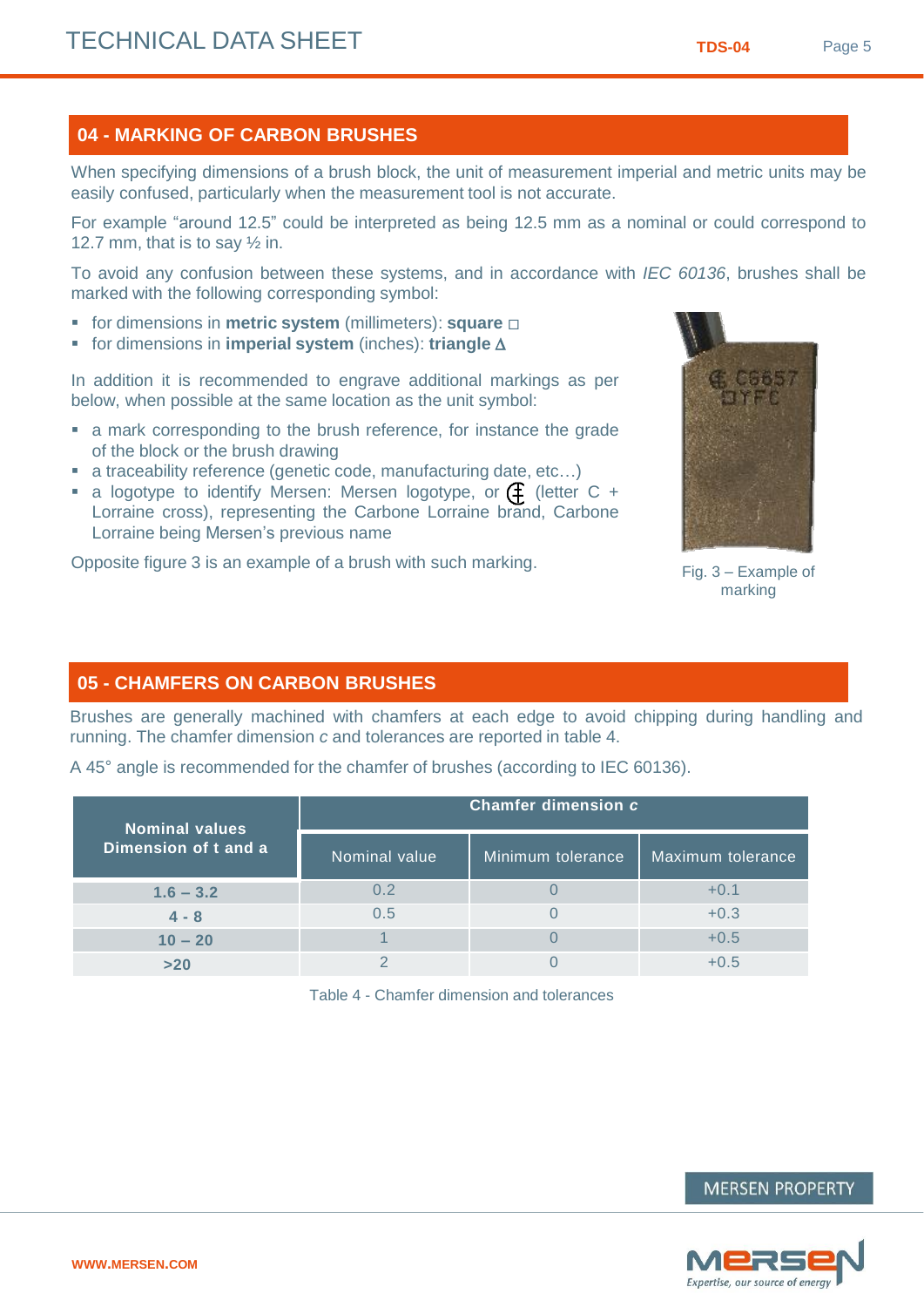#### **06 - ANGLES FOR TOP AND BOTTOM BEVELS**

Inclined brushes are often considered as being more stable for unidirectional machines. If such a configuration is applied, we recommend a study to be conducted on stability.

#### Contact bevel angle  $\alpha$ :

The brush can be straight (radial) or set at an angle on the commutator / the ring. In that last case, the brush bottom (foot) is bevelled, at an  $\alpha$  angle, as shown in figure 4.



#### **Following values are recommended for the contact angle**  $\alpha$  **(or foot angle)**





**Note:** When  $\alpha$  is greater than 15° and *t* is greater than 8 mm (5/16 in), the sharp edge of angle A may be removed to prevent brush chipping.

Top bevel angle  $\beta$ :



Fig. 5 – Definition of Top bevel angle  $\beta$  and flat edge B

Following values are recommended for angle  $\beta$ : 0° - 7.5° - 15° - 22.5°

 $\beta$  **0° - 7.5° - 15° - 22.5°** 

Table 6 - Standard dimensions for  $\beta$ 

**Note:** When  $\beta$  is over 15° a flat edge B of 1 mm width may be machined on the top of the brush.

**MERSEN PROPERTY** 

For all these values Mersen applies tolerances of

all these values Mersen applies tolerances

For

 $\sum_{n=1}^{\infty}$ 

 $\overline{\sigma}$ 

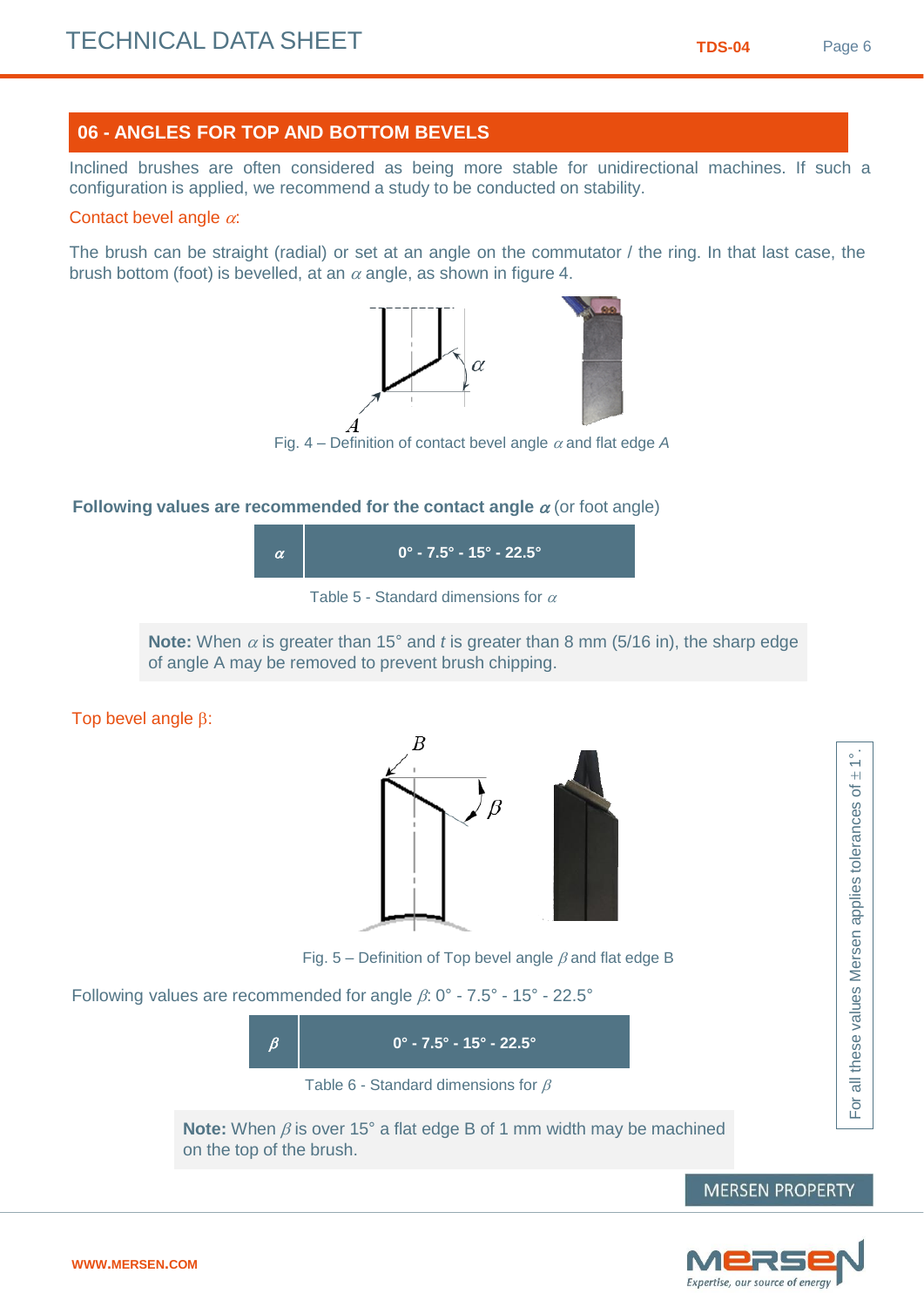#### **07 - WIDTH** *p* **AVAILABLE FOR APPLICATION OF PRESSURE**

A part of the brush top shall be left clear of connections for pressure systems to apply the appropriate pressure.

Figure 6 represents brushes for which the pressure system is applied at their median portion (center axis).



In most cases **the** *p* **width is equal to one-half of the dimension**, among *t* and *a*, which is parallel to *p* (as represented on fig. 6).

However in some cases (for example when *t* is only slightly different from *a*) experience shows that the location of flexibles may require a larger area on the brush top. In these cases, the reserved area for the pressure device is accordingly reduced, usually by about 20 %.

The minimum values of *p* recommended are given in IEC 60136.

#### **08 - FLEXIBLES (SHUNTS) FOR INDUSTRIAL BRUSHES**

#### Flexible length

The length *l* of flexibles (shunts) should be measured between the insertion in the brush block and the axis of the terminal as shown in figure 7.



Fig. 7 – Definition of flexible length *l*

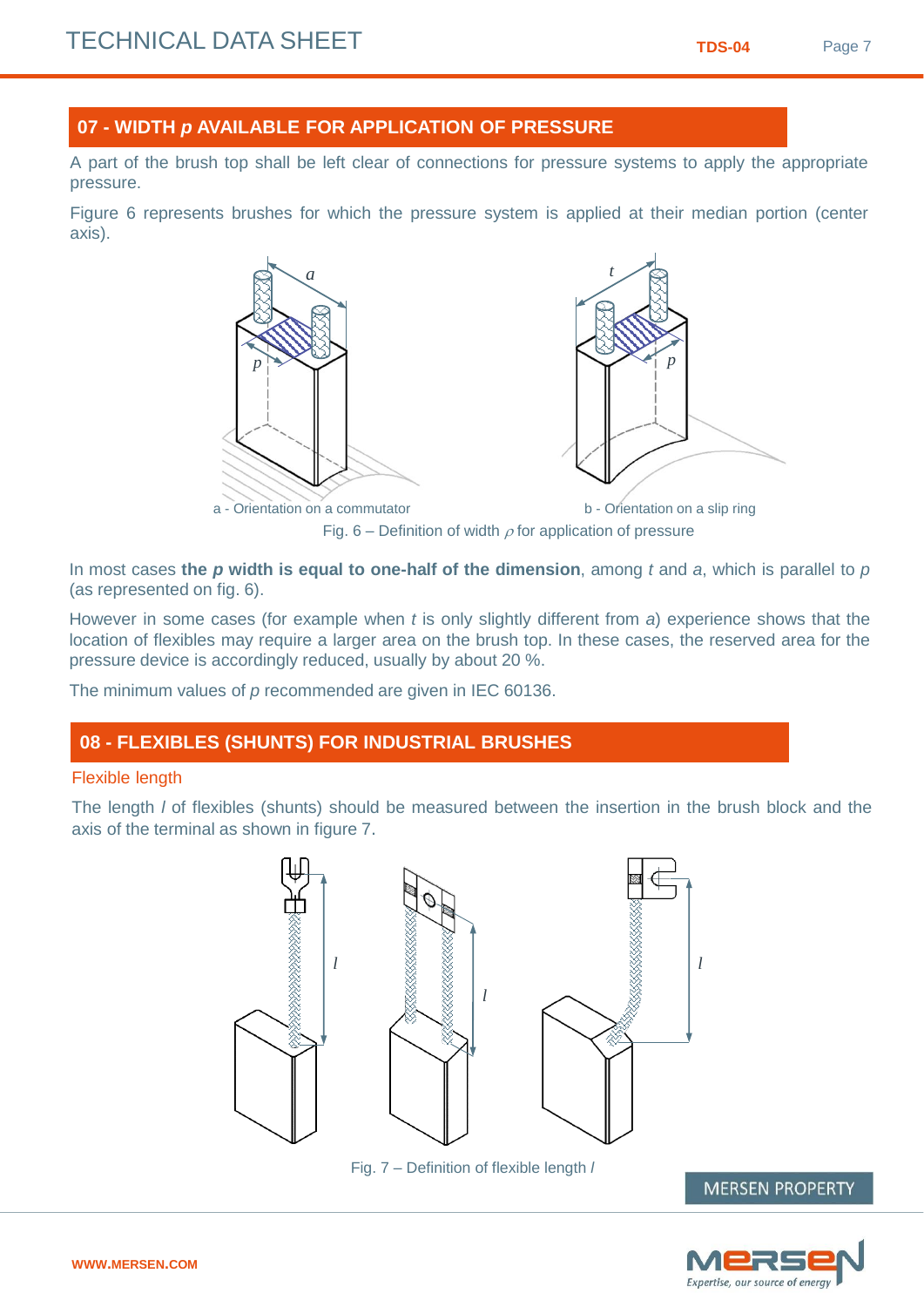Recommended dimensions and tolerances of length *l*, in accordance with IEC 60136, are reported in table 7.

| Nominal values of I         | Tolerances on / |               |  |  |  |  |  |
|-----------------------------|-----------------|---------------|--|--|--|--|--|
|                             | Minimum         | Minimum       |  |  |  |  |  |
| 16, 20, 25, 32, 40          |                 |               |  |  |  |  |  |
| 50, 56, 63, 71, 80, 90, 100 |                 | $\mathfrak b$ |  |  |  |  |  |
| 112, 125, 140, 160          |                 |               |  |  |  |  |  |

Table 7 - Recommended dimensions of *l*, in mm

#### Flexible diameter and section

The table 8 gives the standard cross-sectional area of flexibles and the corresponding maximum diameter according to IEC 60136.

| <b>Nominal</b><br>cross-<br>sect. area<br>(mm <sup>2</sup> ) | $\vert 0.2 \vert$ |       | $\vert 0.35 \vert 0.50 \vert 0.75 \vert 1 \vert 1.25 \vert 1.5 \vert 2 \vert 2.5 \vert 3.2 \vert 4 \vert 5 \vert 6 \vert$ |                                               |  |  |  | $\mathbf{8}$ | 10 12.5 | 16  |
|--------------------------------------------------------------|-------------------|-------|---------------------------------------------------------------------------------------------------------------------------|-----------------------------------------------|--|--|--|--------------|---------|-----|
| <b>Maximum</b><br>diameter<br>(mm)                           | 0.8               | $-12$ | $14$                                                                                                                      | $1.6$ 1.8 2.0 2.2 2.5 2.8 3.2 3.6 4 4.5 5 5.6 |  |  |  |              |         | 6.3 |

Table 8 - Standard cross-sectional area of flexibles

**Note:** Flexibles used on small brushes for FHP (Fractional Horse Power) and aeronautical appliances correspond to other standards.